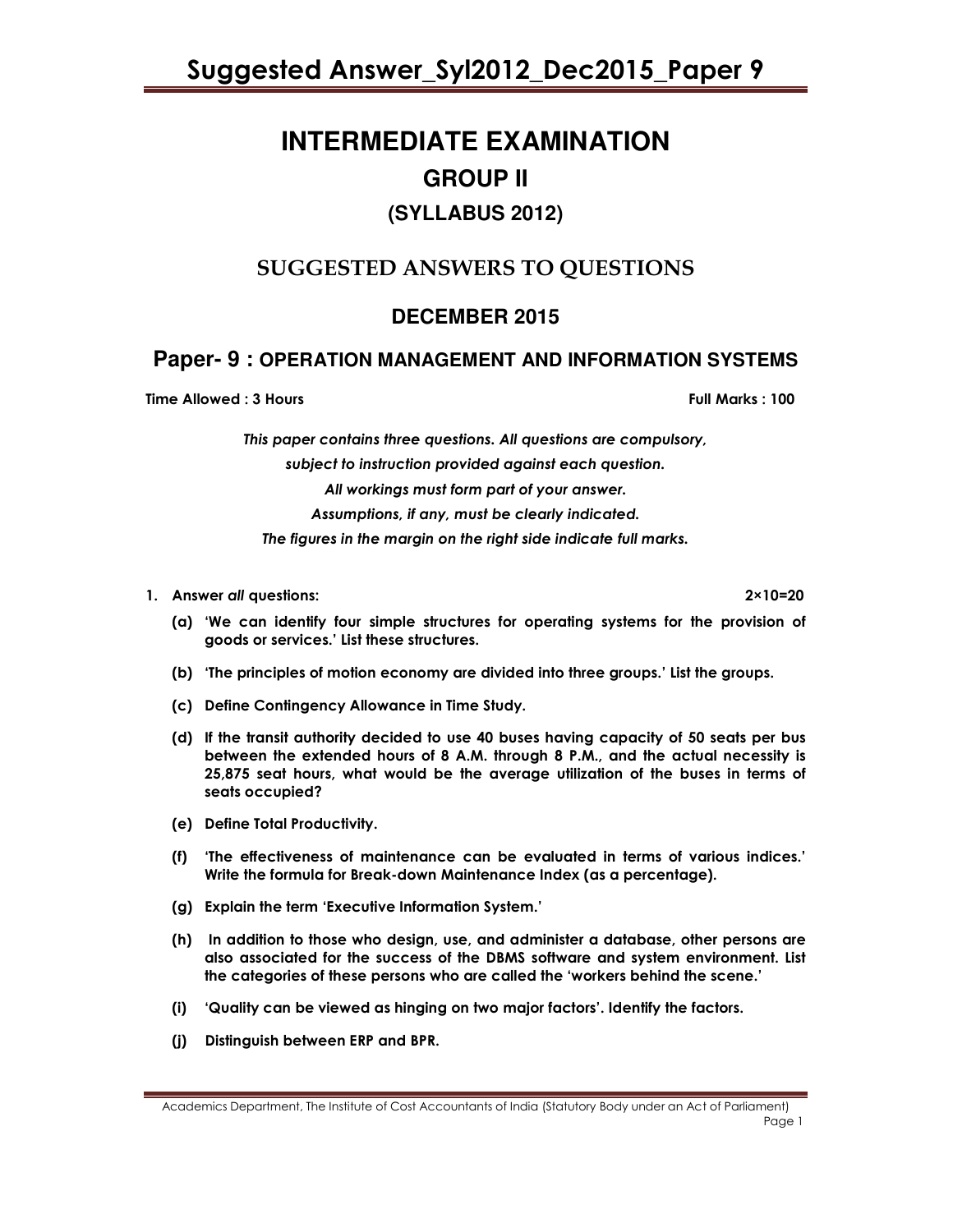# Answer:

- **1. (a)** Four simple structures for operating systems:
	- (1) 'Make from stock, to stock, to customer',
	- (2) 'Make from source, to stock, to customer',
	- (3) 'Make from stock, direct to customer',
	- (4) 'Make from source, direct to customer'.
	- (b) The principles of motion economy are divided into three groups, viz.,
		- (1) Effective use of the operator
		- (2) Arrangement of the workplace
		- (3) Tools and equipment
	- (c) Contingency Allowance (CA) in Time Study is given for infrequent or non-repetitive activities such as obtaining special materials from stores, sharpening of tools, getting a special tool from the tool stores, and consultation with the supervisor. It is usually about 5% of normal or basic time.
	- (d) Over the 12-hour period, 24,000 seat-hours of capacity would be available (40 buses x 12 hours x 50 seats per bus). It is indicated that 25,875 seat-hours are needed. The utilization would be 107.8 percent (25,875/24,000 x 100).
	- (e) Total Productivity is the ratio of all output to a composite of all inputs. If it rises it signifies a rise in output relative to inputs, greater 'efficiency' in common parlance. It is called 'total' (as distinct from 'partial') productivity because it is not merely output per unit of labour alone, or any one input alone. It is the productivity of all 'factors' (i.e. inputs) taken together.

Total Productivity = Total Outputs/Total Inputs

(f) Break-down Maintenance index (as a percentage)

 $=\frac{L \times L}{L}$  (Labour hour spent on break-down maintenance)  $\times 100$ 

- (g) An Executive Information System is an advanced model of Decision Support System, which can take care of unstructured problem situation. It aims at providing information to top executives of an organization who are involved in strategic decision making.
- (h) In addition to those who design, use, and administer a database, others are associated with the design, development, and operation of the DBMS software and system environment. These persons are typically not interested in the database itself. We call them the "workers behind the scene," and they include the following categories.
	- DBMS system designers and implementers
	- Tool developers
	- Operators and maintenance personnel
- (i) Quality can be viewed as hinging on two major factors:
	- (a) Satisfying customer expectations regarding the attributes and performance of the product.

Academics Department, The Institute of Cost Accountants of India (Statutory Body under an Act of Parliament) Page 2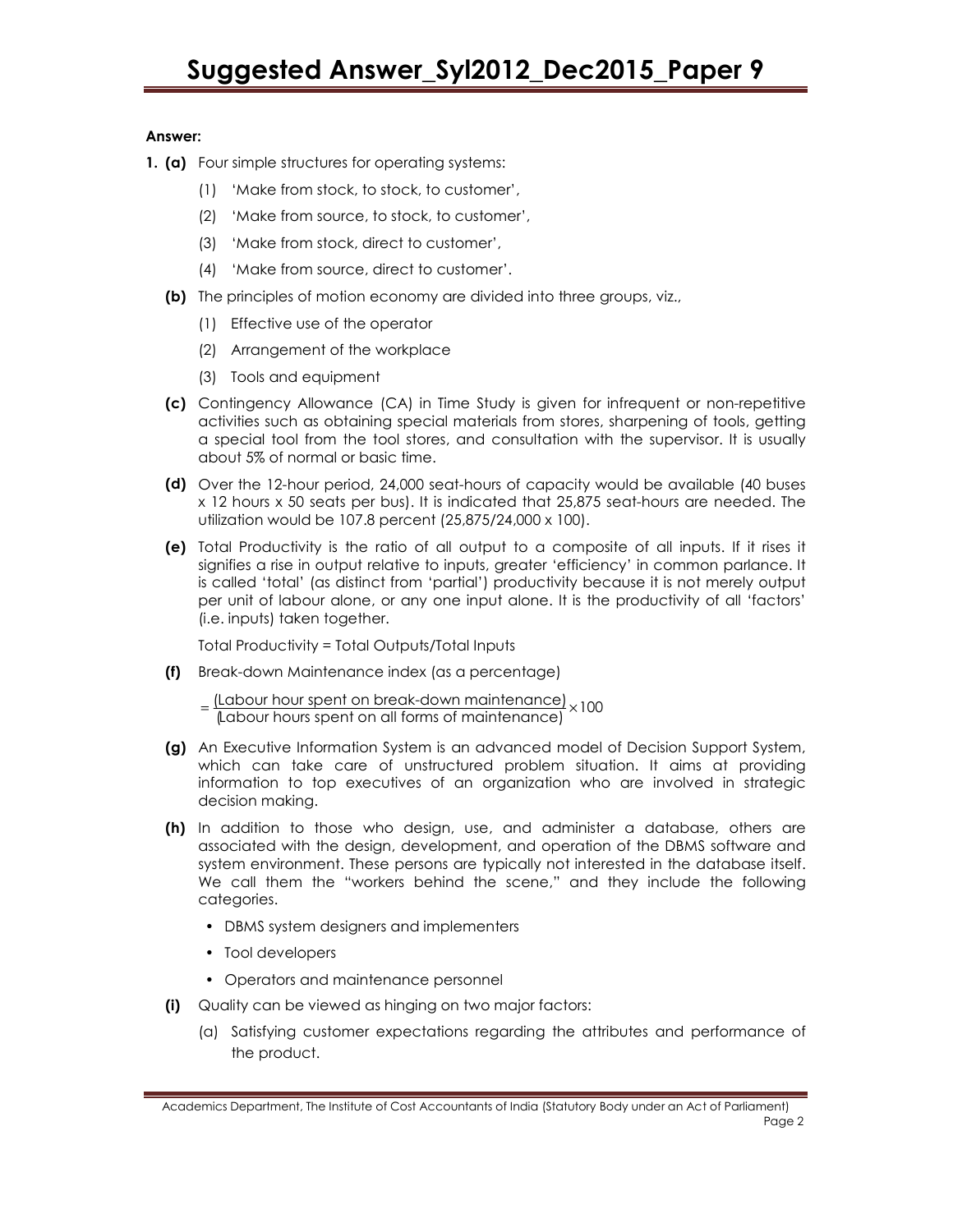- (b) Ensuring that the technical aspects of the product's design conform to the manufacture's standards.
- (j) Enterprise Resource Planning (ERP) is an integrated computer based application used to manage internal and external resources, including tangible assets, financial resources, material and human resources. Business Process Re-engineering (BPR) means not only change but radical change within a short period. This change is achieved by complete revamp of organizational structure, business process workflow, job description, performance measurement and adoption of information technology Both are having the primary intend to optimize workflow and improve productivity. But, the chicken and egg question remained, whether an organization reengineer business process before implementing ERP or directly implement ERP and reengineer by adopting standard business process, included in the ERP package.

# 2. Answer any three questions: 16×3=48

- (a) (i) Identify the factors that influence Product Design. 5
	- (ii) Requests for maintenance service made upon a centralised maintenance facility have been simulated for a typical 8 hour shift with arrival and service pattern as shown below: 2x4=8

| Request arrival (clock) time | Repair service time |
|------------------------------|---------------------|
| 1:30                         | $60$ mins.          |
| 2:00                         | 20 mins.            |
| 4:15                         | 45 mins.            |
| 4:30                         | 120 mins.           |
| 5:30                         | 30 mins.            |
| 7:00                         | $10 \text{ mins}$ . |

The labour cost of maintenance crew is ` 40 per hour whether working or idle. The waiting time of operators and machinery that has broken-down is costed at  $\degree$  70 per hour.

- (a) Find the idle time cost of the maintenance facility.
- (b) Find the waiting time cost of operators and machinery (not including repair time).
- (c) Find the total facility idle time and machinery waiting time cost.
- (d) Assuming that for an additional cost of ` 10 per hour the maintenance centre could add another crew and decrease the repair time by one third, would the additional cost be justified?
- (iii) Explain the term Process Planning. 3

# Answer:

- (a) (i) Factors Influencing Product Design:
	- (1) Customer requirements: The designers must find out the exact requirements of the customers to ensure that the products suit the convenience of customers for use. The products must be designed to be used in all kinds of conditions.

Academics Department, The Institute of Cost Accountants of India (Statutory Body under an Act of Parliament) Page 3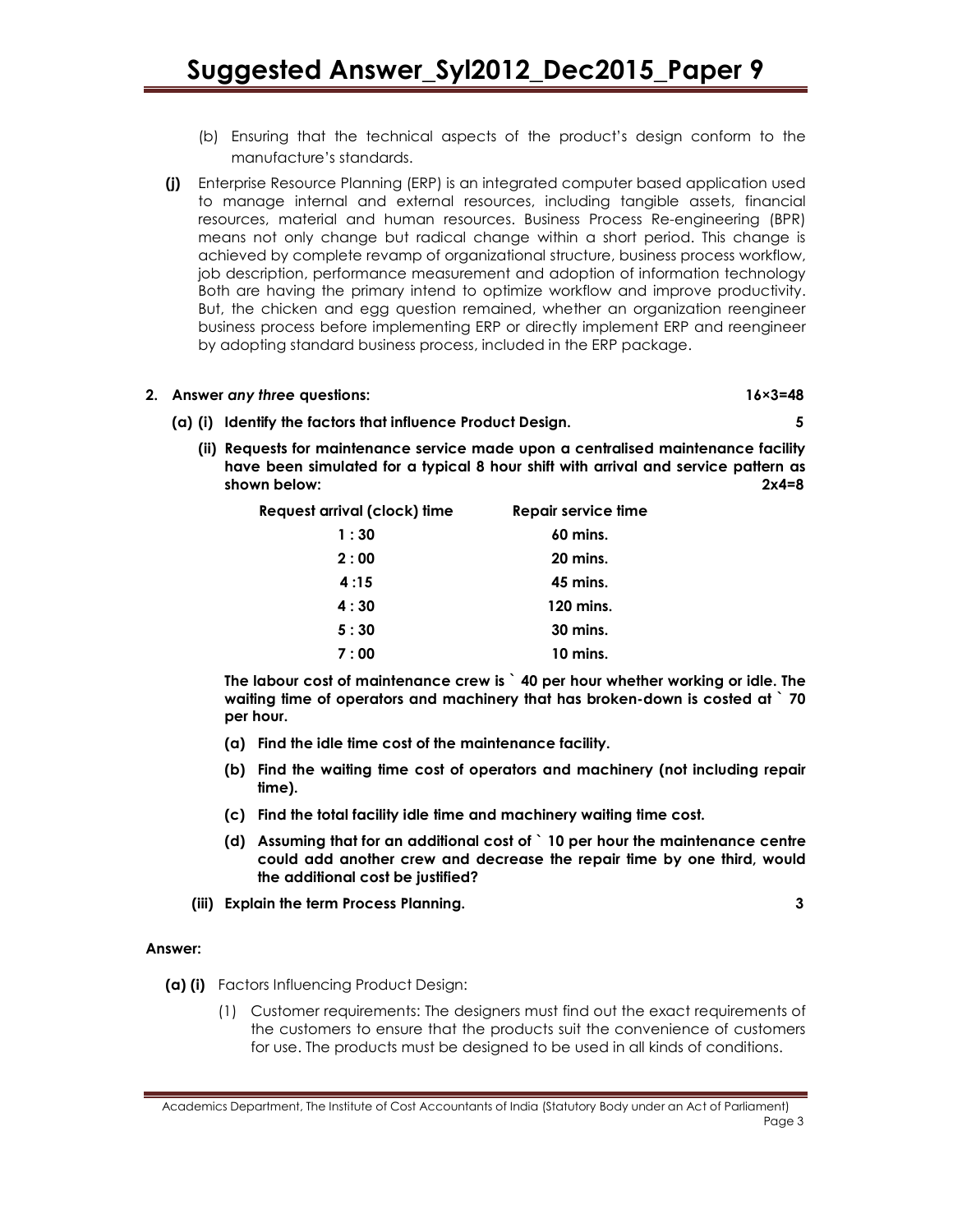- (2) Convenience of the operator or user: The industrial products such as machines and tools should be so designed that they are convenient and comfortable to operate or use.
- (3) Trade off between function and form: The design should combine both performance and aesthetics or appearance with a proper balance between the two.
- (4) Types of materials used: Discovery of new and better materials can improve the product design. Designers keep in touch with the latest developments taking place in the field of materials and components and make use of improved materials and components in their product designs.
- (5) Work methods and equipments: Designers must keep abreast of improvements in work methods, processes and equipments and design the products to make use of the latest technology and manufacturing processes to achieve reduction in costs.
- (6) Cost/Price ratio: In a competitive market, there is lot of pressure on designers to design products which are cost effective because cost and quality is inbuilt in the design. With a constraint on the upper limit on cost of producing products, the designer must ensure cost effective designs.
- (7) Product quality: The product quality partly depends on quality of design and partly on quality of conformance. The quality policy of the firm provides the necessary guidelines for the designers regarding the extent to which quality should be built in the design stage itself by deciding the appropriate design specifications and tolerances.
- (8) Process capability: The product design should take into consideration the quality of conformance, i.e., the degree to which quality of design is achieved in manufacturing. This depends on the process capability of the machines and equipments. However, the designer should have the knowledge of the capability of the manufacturing facilities and specify tolerances which can be achieved by the available machines and equipments.
- (9) Effect on existing products: New product designs while replacing existing product designs, must take into consideration the use of standard parts and components, existing manufacturing and distribution strategies and blending of new manufacturing technology with the existing one so that the costs of implementing the changes are kept to, the minimum.
- (10) Packaging: Packaging is an essential part of a product and packaging design and product design go hand in hand with equal importance.

Packaging design must take into account the objectives of packaging such as protection and promotion of the product. Attractive packaging enhances the sales appeal of products in case of consumer products (nondurable).

| Request<br><b>Arrival</b><br>time | Repair time regd.<br>with one crew<br>(minutes) | Repair time<br>begins (clock<br>time) | Repair time<br>ends (clock<br>time) | M/c down time with<br>one crew Idle time +<br><b>Repair time = Total</b><br>time |
|-----------------------------------|-------------------------------------------------|---------------------------------------|-------------------------------------|----------------------------------------------------------------------------------|
| 01:30                             | 60                                              | 01:30                                 | 02:30                               | $Nil+1.0 = 1.00$                                                                 |
| 02:00                             | 20                                              | 02:30                                 | 02:50                               | $0.5 + 0.33 = 0.83$                                                              |

(ii) Calculation of machine down time: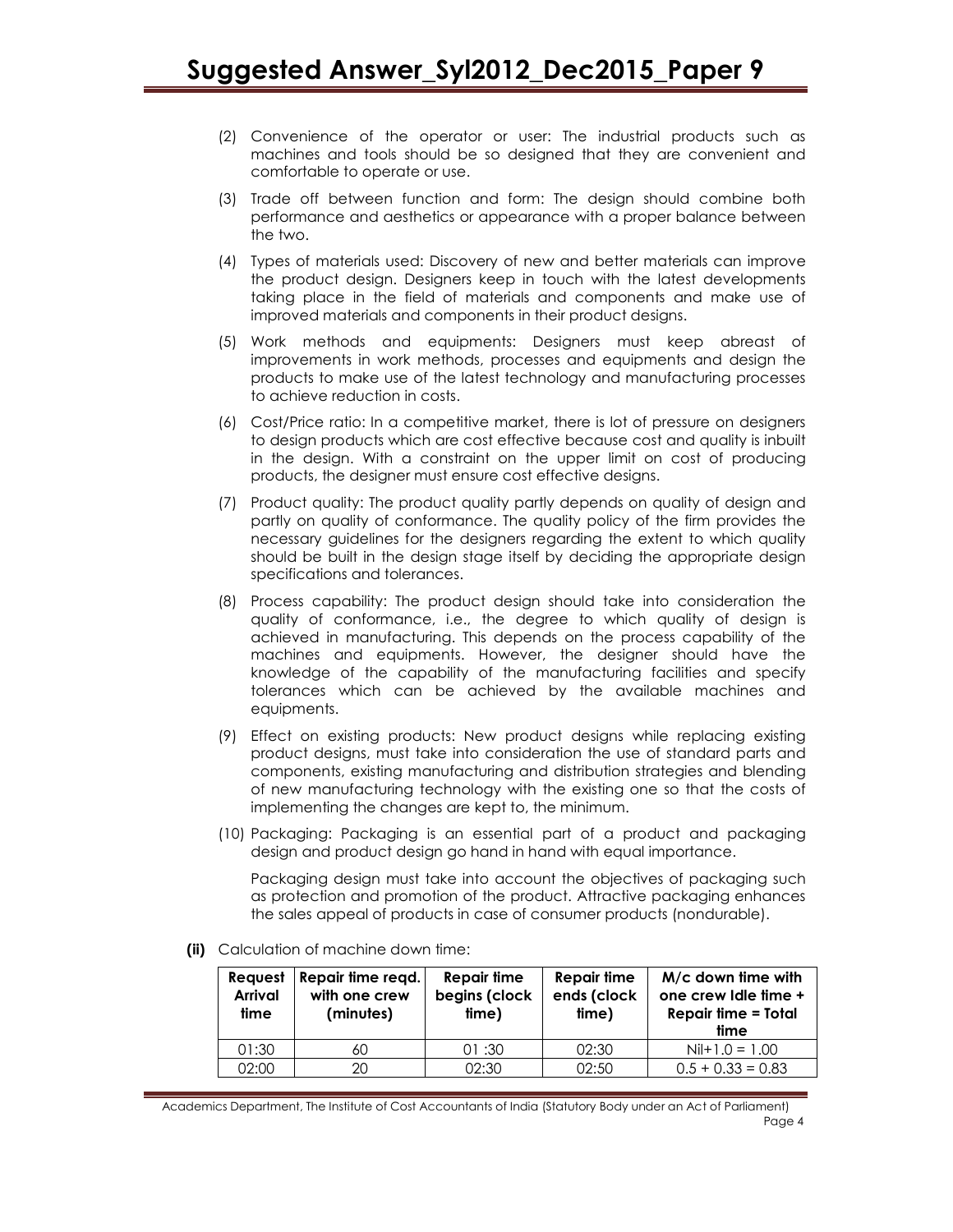# Suggested Answer\_Syl2012\_Dec2015\_Paper 9

| 04:15 | 45  | 04:15                                             | 0.5:00 | $Nil + 0.75 = 0.75$   |  |
|-------|-----|---------------------------------------------------|--------|-----------------------|--|
| 04:30 | 120 | 0.5:00                                            | 07:00  | $0.5 + 2.0 = 2.50$    |  |
| 05:30 | 30  | 07:00                                             | 07:30  | $1.5 + 0.5 = 2.00$    |  |
| 07:00 |     | 07:30                                             | 07:40  | $0.5 + 0.166 = 0.666$ |  |
|       |     | Total (Hrs.) = $3.00 + 4.746 = 7.746 = 7.75$ Hrs. |        |                       |  |

(a) Calculation of the idle time cost of maintenance facility:

Total repair service time =  $(60 + 20 + 45 + 120 + 30 + 10)$  mts.

$$
= 285
$$
 mts.  $= 4.75$  hrs.

Total idle time of maintenance facility = 8.00 - 4.75 = 3.25 hrs.

Total idle time cost of maintenance facility =  $3.25 \times 40 =$   $\degree$  130

(b) Calculation of waiting time of operators:

Total waiting time for repair = 3.0 hrs

Waiting time  $cost = 3.0 \times 70 = \degree 210$ 

(c) Calculation of total facility idle time and machinery waiting time cost:

Total idle time cost of maintenance facility + Machinery waiting time cost  $=130+210 =$  340

(d) Adding one more maintenance crew at a cost of ` 10 per hour decreases repair time by one third.

Increase in labour cost / shift of 8 hours =  $10\times8 = 80$ 

Decrease in repair time = 1/3 of repair time with one crew

Saving in operator and machine time =  $(1/3) \times 4.75 = 1.583$  hrs.

Idle time  $\cos t = 1.583 \times 70 = 110.81$ 

Since savings in operator and machinery idle time cost is (i.e., ` 110.81) more than the increase in repair cost (i.e. ` 80), it is justified to have one more maintenance crew.

(iii) Process Planning is defined as the systematic determination of methods by which a product is to be manufactured economically and competitively. It consists of selecting the proper machines, determining the sequence of operations, specifying the inspection stages, and tools, jigs and fixtures such that the product can be manufactured as per the required specification. The detailed process planning is done at each component level. After the final design of the product has been approved and released for production, the Production Planning and Control department takes the responsibility of Process Planning and Process Design for converting the product design into a tangible product. As the process plans are firmly established, the processing time required to carry out the production operations on the equipments and machines selected are estimated. These processing times are compared with the available machine and labour capacities and also against the cost of acquiring new machines and equipments required, before a final decision is made to manufacture the product completely in house or any parts or sub assemblies must be outsourced.

Academics Department, The Institute of Cost Accountants of India (Statutory Body under an Act of Parliament) Page 5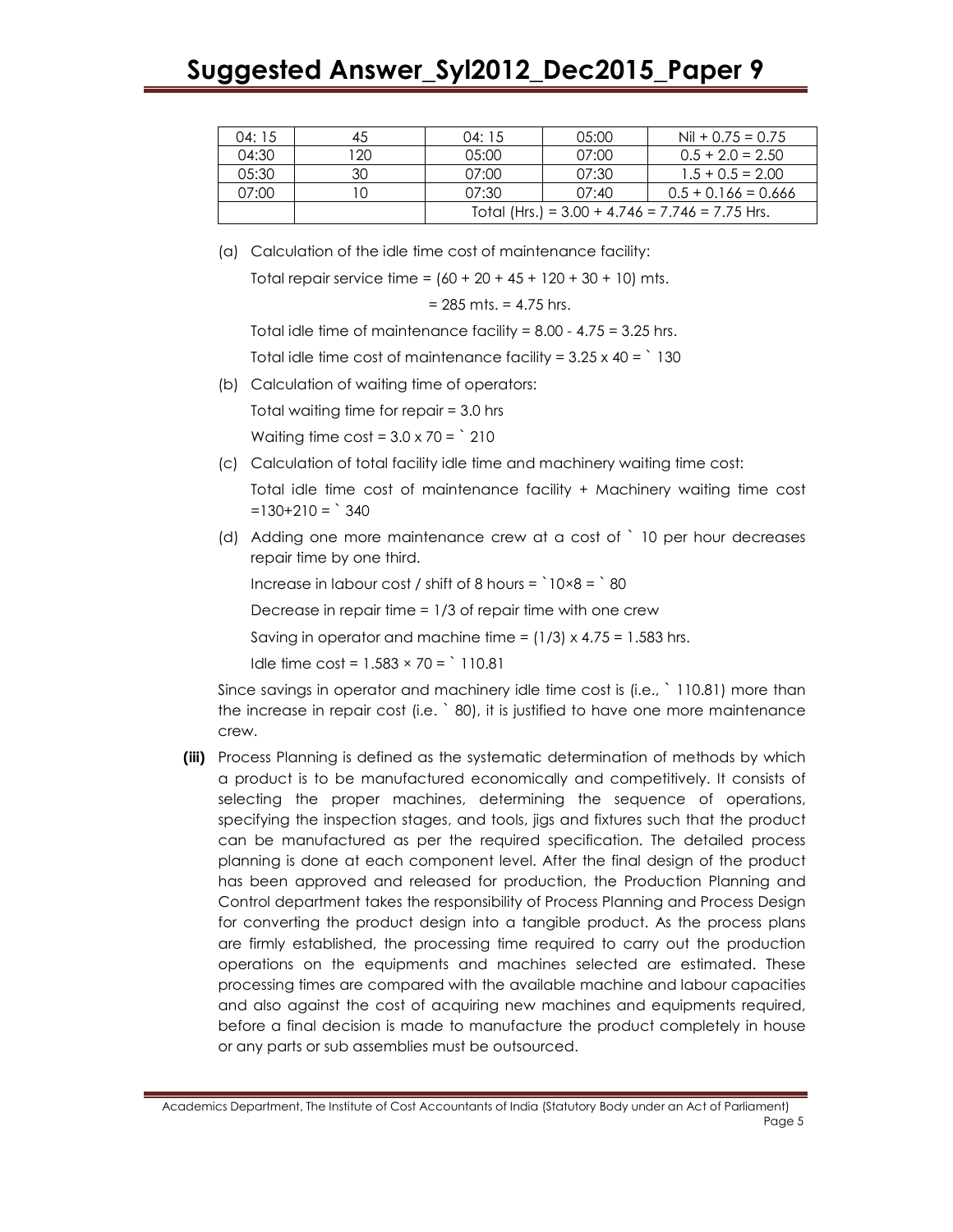- (b) (i) List the techniques used for work measurement and the benefits expected to be obtained from work measurement. 2+3=5
	- (ii) The demand for Personal Computers was estimated as 1100 per month for 5 months. Later on the actual demand was found as 1050, 1000, 1200, 1100 and 1050 respectively. Workout Mean Absolute Deviation (MAD) and Bias. Analyze whether the forecast made was accurate. 2+2+1=5
	- (iii) Describe Quality Management System. 6

#### Answer:

(b) (i) Techniques of Work Measurement

The main techniques used to measure work are:

- 1. Direct Time Study.
- 2. Synthesis Method.
- 3. Analytical Estimating.
- 4. Pre determined Motion Time System (PMTS).
- 5. Work sampling or Activity Sampling or Ratio Delay Method.

#### Benefits of Work Measurement

- 1. To develop a basis for comparing alternate methods developed in method study by establishing the work content in each method of doing the job.
- 2. To prepare realistic work schedules by accurate assessment of human work.
- 3. To set standards of performances for labour utilization by establishing the labour standards for an element of work, operation or product under ordinary working condition.
- 4. To compare actual time taken by the worker with the allowed time (standard time) for proper control of labour.
- 5. To assist in labour cost estimation.
- 6. To provide information related to estimation of tenders, fixation of selling price and assessment of delivery schedule.

(ii) 
$$
MAD = \frac{|1100 - 1050| + |1100 - 1000| + |1100 - 1200| + |1100 - 1100| + |1100 - 1050|}{5}
$$

$$
= \frac{50 + 100 + 100 + 0 + 50}{5} = \frac{300}{5} = 60 \text{ units of PC}
$$
  
Bias = 
$$
\frac{|1100 - 1050| + |1100 - 1000| + |1100 - 1200| + |1100 - 1100| + |1100 - 1050|}{5}
$$

$$
= (50 + 100 - 100 + 0 + 50) = 100/5 = 20 \text{ units of PC.}
$$

In this case, MAD is 60 units whereas Bias has deviation of 20 units. Since MAD measures the overall accuracy of the forecasting method, it is found that the forecast is not based on accurate model and (the error is  $(60/1100) \times 100 = 5.5\%$ )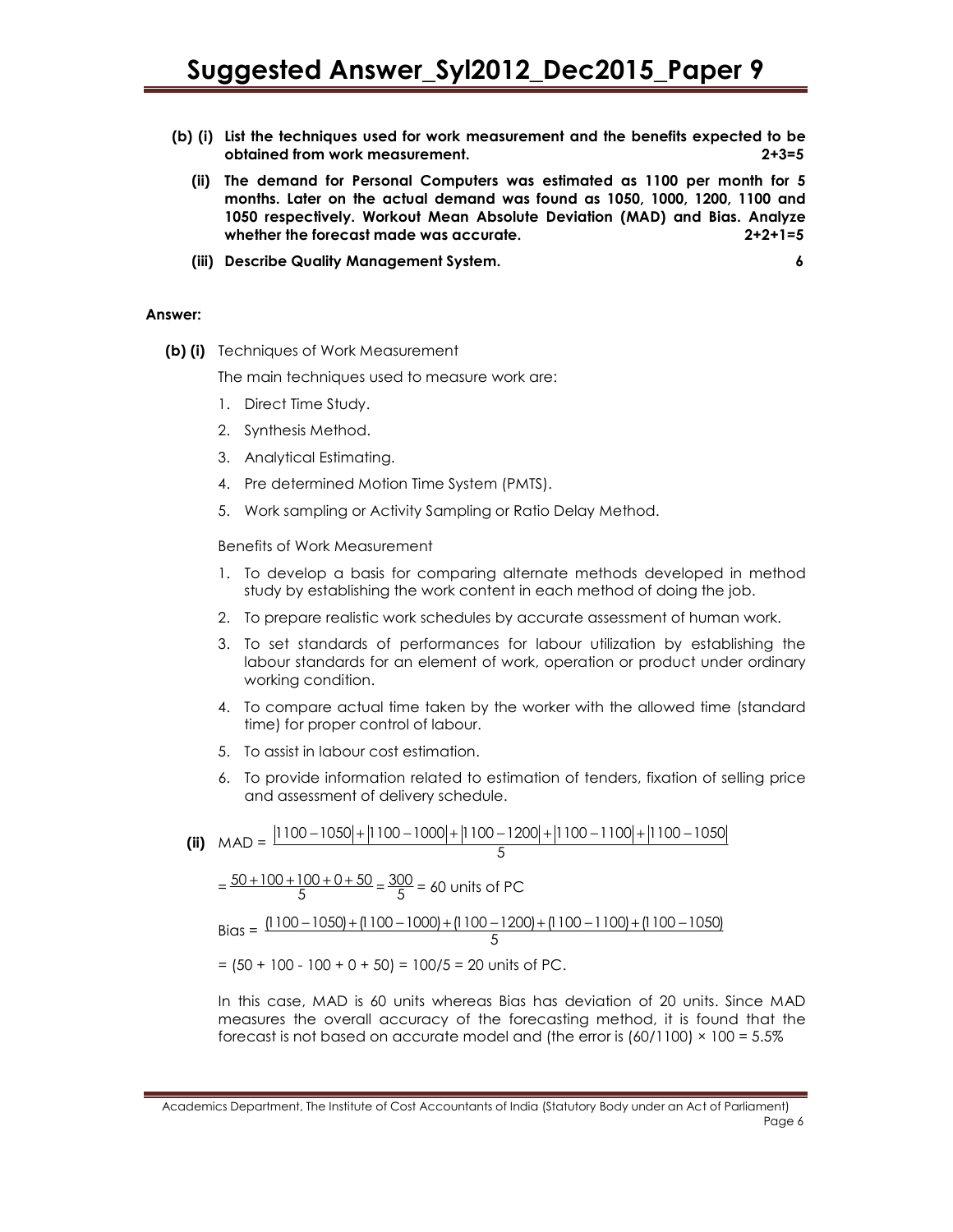(iii) Quality is not a chance occurrence. It has to be built up consciously and stage by stage through suitable processes, procedures, resources, responsibilities and an appropriate organization structure that knits all these factors together. The amalgamation of all these factors which are aimed at achieving desired quality levels consistently in what is termed as a Quality Management System (QMS). The Need for Quality Management System: Quality standards were hitherto largely specified in terms of tolerances, acceptance levels and other "specs". With the gradual transition of the basic concepts of Quality Control from inspection, to the present stage of managing for quality in all activities, it was but natural that quality standards too changed accordingly. These days the customers are equally concerned about the manner in which quality is managed in the supplier's organisation, as they are with the actual quality of the purchase product.

All organisations do have a QMS, although most often it is informal or semi-formal. The drawback with such systems is that in certain areas there is a total absence of established policies, procedures, responsibility and authority. These are termed as 'System Deficiencies'.

Even if procedures and policies exist, there is ambiguity with regard to their practice. Therefore such system fails randomly due to the prevailing confusion regarding the system or due to the absence of a few key people, who inadvertently emerge as the only ones who are aware of how the system works. A formal quality system helps remove uncertainty by formalizing the Who, Why, Where, What and How of Quality so that processes for achieving quality are established, whereby customer satisfaction can be achieved consistently irrespective of the personnel involved. A quality system standard helps to check or implement a system against standard checkpoints, which ensure that all aspects of managing quality have been looked into. It also indicates to the customers, the quality status of the supplier's organisation, which these days is becoming as important as the quality status of the product.

- (c) (i) Define QFD and list the benefits of using QFD. 2+5=7
	- (ii) State the motivational implication of KAIZEN Technique implementation. 2
	- (iii) Following are the data obtained from the Bureau of Industrial Costs and Prices. Assuming linear regression and adopting the formula for coefficient of correlation, please comment whether the prices kept pace with the rising costs. 7

|                          |      |     |                     |     |     |     |     | $110151110 - 100$ |     |
|--------------------------|------|-----|---------------------|-----|-----|-----|-----|-------------------|-----|
|                          | 2006 | 07  | 08                  | 09  | 10  |     |     |                   |     |
| Costs per unit of output | 203  | 216 | $\vert$ 223 $\vert$ | 239 | 248 | 253 | 279 | 301               | 311 |
| Price of final output    | 225  | 242 | 250                 | 271 | 275 | 277 | 295 | 318               | 329 |

# $Note 1996 = 100$

#### Answer:

(c) (i) Definition of QFD

QFD (Quality Function Deployment) is a very systematic and organised approach of taking customer needs and demands into consideration when designing new product and services or when improving existing products and services. Another name for this approach is "customer-driven engineering" because the voice of the customer is diffused throughout the product (or service) development life cycle.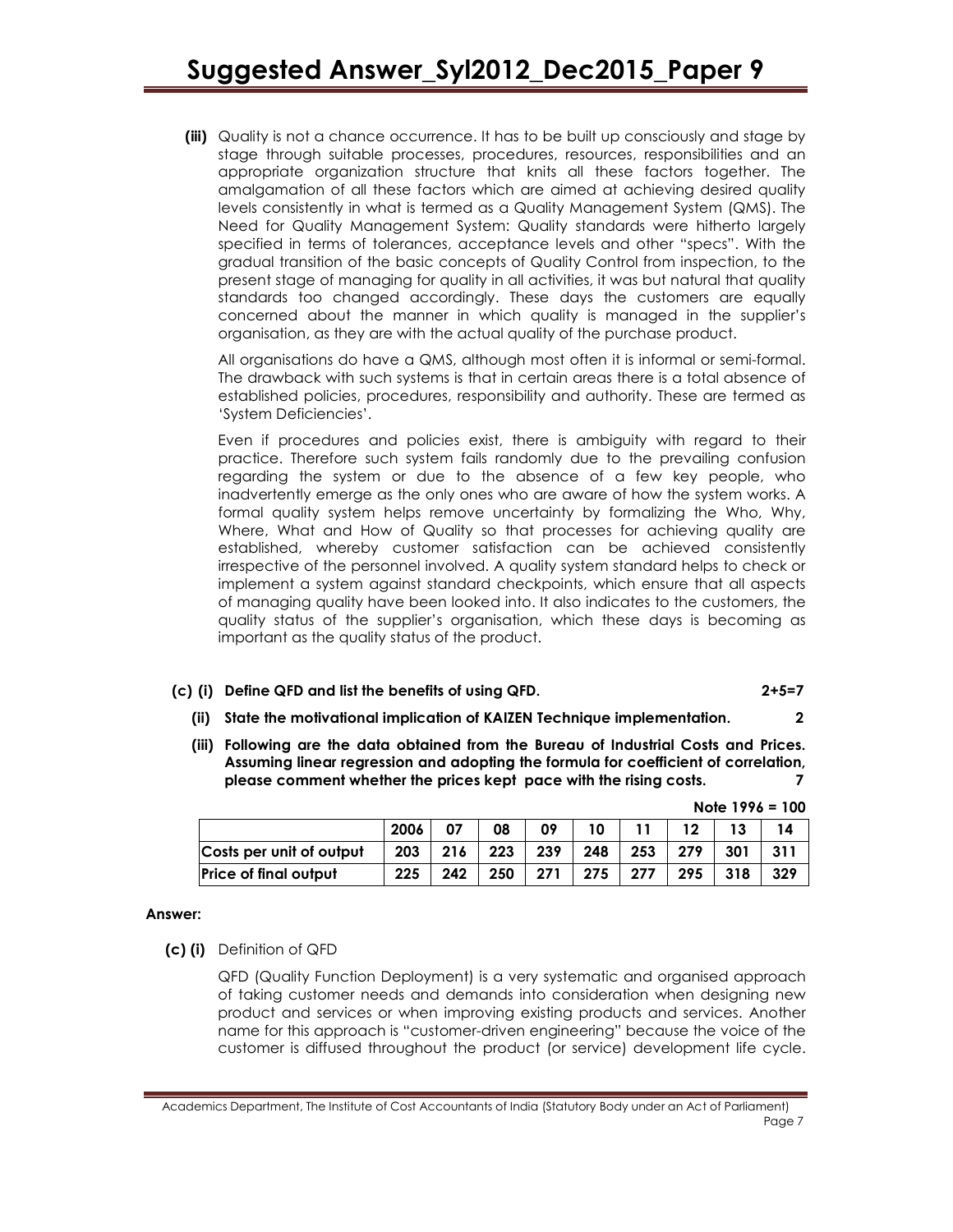QFD is a planning tool that defines a process for developing products or services. The benefits of QFD are listed below:

- 1. Products definition is firmer and takes place earlier in the new product development life cycle. This minimizes engineering changes and results in better quality.
- 2. QFD addresses major issues and complaints expressed by customers during the early stages of product definition. Hence, the number of complaints about and dissatisfaction with new products decreases with time. This benefit is seen after several product cycles.
- 3. Cross-functional wall break down with QFD since the team must address issues that affect all departments.

Sub-optimization of resources in a company is minimized and communication between departments improves.

- 4. Team members develop a deeper understanding of customer needs and have the customer's voice as basis for making tradeoffs, resulting in superior decisions for the organization.
- 5. The analytic vigor of QFD causes streamlining or elimination of many internal processes that do not add value to the new product development process.
- 6. Customer needs are evaluated with respect to competitive products and services. This allows identification of the internal processes that need improvement to stay competitive.

Documentation is an essential ingredient of QFD. Hence, one of its greatest benefit is that we build product intelligence. This documentation provides the following advantages:

- It helps new engineers come aboard faster
- Easily accessible documentation reduces chances of repeating mistakes of the past.
- 7. The accumulation of knowledge decreases the need of having someone with seniority lead the project. A senior leader contributes significantly to the success of the project. Also, under a TQM environment the team will feel empowered and possess the authority generally associated with having a senior leader.
- 8. QFD be beneficial in understanding and identifying a market niche where customer needs are not being met. This provides opportunities for introducing niche products.
- 9. QFD provides an excellent framework for cross-functional deployment of quality, cost and delivery.
- 10. QFD allows for quick changes, which is very important for the new product development process. It is possible to revise previous decisions when new information becomes available during product development, for example, if the competition introduces a new product or a state of the art technology becomes available. Detailed documentation keeps all information visible to the QFD team at all times.

Academics Department, The Institute of Cost Accountants of India (Statutory Body under an Act of Parliament) Page 8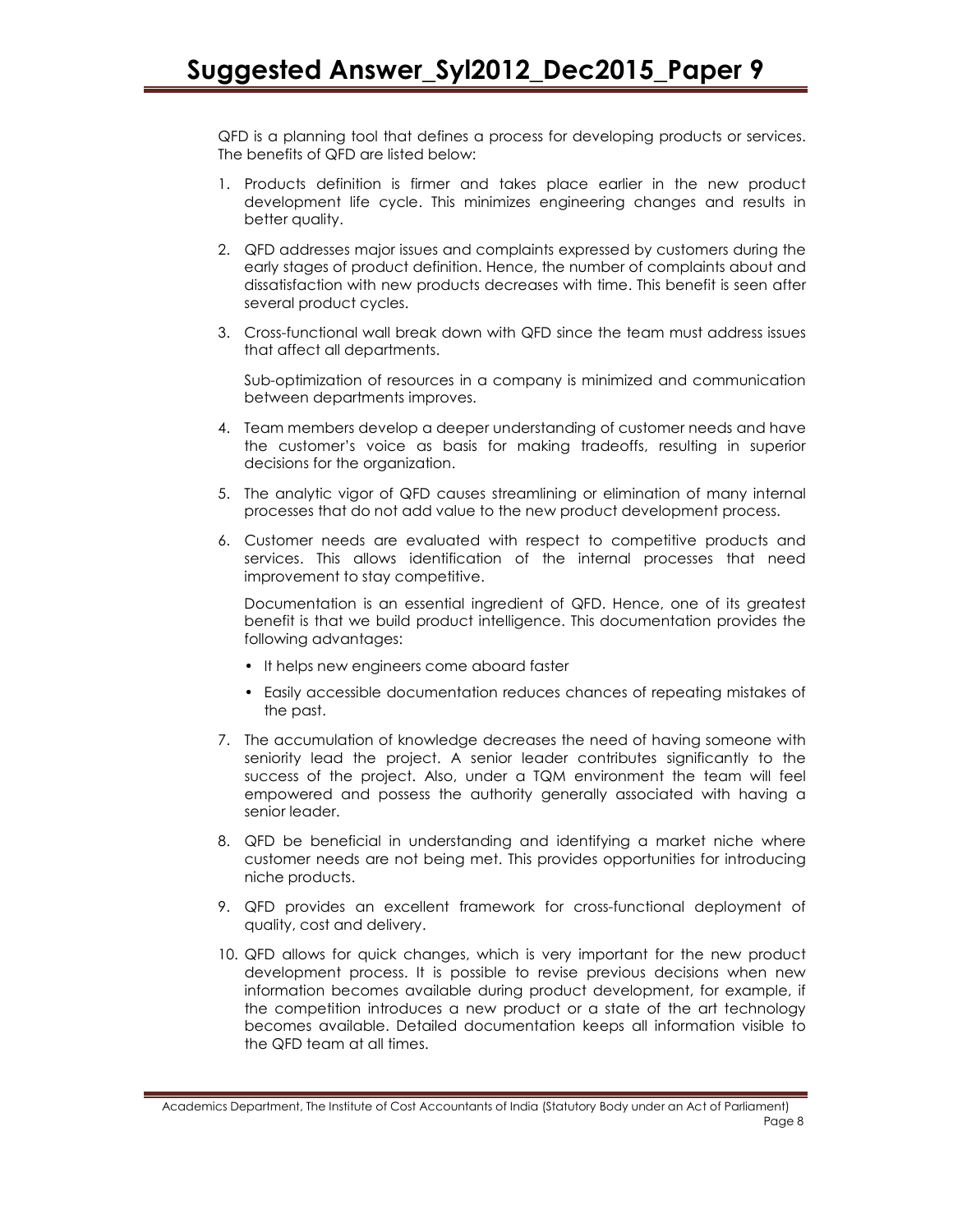(ii) Motivational implications of KAIZEN Technique Implementation:

The KAIZEN gives freedom to the employees. It does not specify what changes are to be made or how many of them are to be made. Improvements can be in any discipline and in any field of human activity related to the productivity. These decisions are left to the individuals. This leads to:

- (a) attitudinal changes among employees towards improvements of their routine work and the productivity and thereby bringing a new work culture in the organisation.
- (b) introducing other productivity improvement systems.
- (c) reduces resistance to change.
- (d) raises the inner voice of the employees that drives them to make the improvements, rather than the orders given down through the hierarchy.

| X                 | Y          | $x = X - X$ | $y = Y - Y$ | $x^2$                   | xy          | $\mathsf{v}^2$          |
|-------------------|------------|-------------|-------------|-------------------------|-------------|-------------------------|
| 203               | 225        | $-49.55$    | $-50.78$    | 2455.20                 | 2516.15     | 2578.61                 |
| 216               | 242        | $-36.55$    | $-33.78$    | 1335.90                 | 1234.66     | 1141.09                 |
| 223               | 250        | $-29.55$    | $-25.78$    | 873.20                  | 761.80      | 664.61                  |
| 239               | 271        | $-13.55$    | $-04.78$    | 183.60                  | 64.77       | 22.84                   |
| 248               | 275        | $-04.55$    | $-00.78$    | 20.70                   | 3.55        | 00.61                   |
| 253               | 277        | 00.45       | 1.22        | 00.20                   | 0.55        | 1.49                    |
| 279               | 295        | 26.45       | 19.22       | 699.60                  | 508.37      | 369.41                  |
| 301               | 318        | 48.45       | 42.22       | 2347.40                 | 2045.56     | 1782.53                 |
| 311               | 329        | 58.45       | 53.22       | 3416.40                 | 3110.71     | 2832.37                 |
| $\Sigma$ X = 2273 | $Y = 2482$ |             |             | $\sum_{\mathbf{X}^2}$ = | $\Sigma$ xy | $\sum$ $\mathsf{v}^2$ = |
|                   |            |             |             | 11332.20                | $=10246.12$ | 9393.56                 |

(iii) Let us call costs as X and prices as Y as shown in the following table:

\_ X = 252.55 and \_ Y =275.78

For a linear regression, the coefficient of correlation between the variables X and Y is given by:  $\overline{a}$ 

$$
r = \frac{\sum xy}{\sqrt{\sum x^2 \sum y^2}}
$$
 where, as already noted,  $x = X - \overline{X}$  and  $y = Y - \overline{Y}$ 

Accordingly, 
$$
r = \frac{10246.12}{\sqrt{11332.20 \times 9393.56}} = r = \frac{10246.12}{10317.45} = 0.99
$$

Therefore, there is a close correlation between costs and prices.

#### (d) (i) Explain the situations where replacement should be considered. 3

- (ii) Bikram's Car Wash is an automatic, five-minute operation with a single bay. On a typical Saturday morning, cars arrive at a mean rate of eight per hour, with arrivals tending to follow a Poisson distribution. 6
	- Find (1) The average number of cars in line.
		- (2) The average time cars spend in line and service.

Academics Department, The Institute of Cost Accountants of India (Statutory Body under an Act of Parliament) Page 9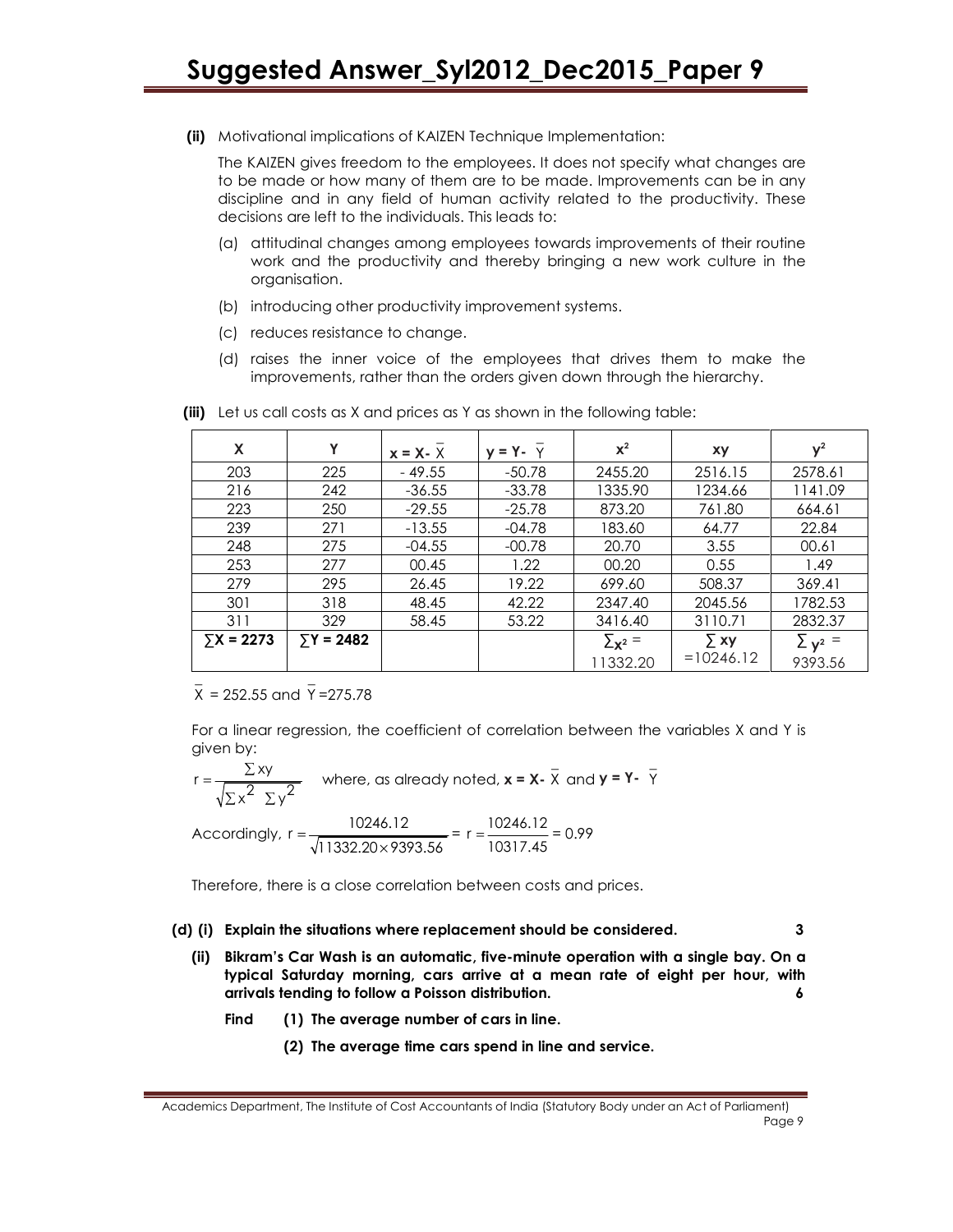# (iii) Define Human Resource Inventory, list the type of information required to be maintained and the objective for same. 1 +5+1=7

#### Answer:

- (d) (i) Replacement is considered in the following situations:
	- (1) In respect of equipment/assets that deteriorate in performance over a time and may be restored in whole or in part by expending maintenance costs. Thus, the existing assets might be good technically, yet on economic considerations, it may not be worthwhile continuing with them and hence replacement may be called for. Machinery, equipment, buildings fall in this category.
	- (2) In respect of units that perform adequately until sudden complete failure. The length of their service until failure varies randomly over some predictable range. Car bulbs, tubes, some electronic components etc. are the items that are considered in this category.
	- (3) In respect of replacement of staff of an organization which diminishes gradually due to death, retirement, retrenchment and other reasons.
	- (ii)  $\lambda = 8$  cars per hour

 $\mu$  = 1 per 5 minutes, or 12 per hour

$$
L_q = \frac{\lambda^2}{2\mu(\mu - \lambda)} = \frac{8^2}{2(12)(12 - 8)} = 0.667 \text{ car}
$$
  
W<sub>S</sub> =  $(L_q/\lambda) + (1/\mu) = (0.667 / 8) + (1/12) = 0.167 \text{ hour}$   
= 10 minutes

(iii) Human Resource Inventory:

Inventory is a term which is normally used to counting of tangible objects, raw materials and finished goods, etc. In the same way, inventory of human resources can also be prepared. However, human resource inventory is not simply counting of heads that are presently available but cataloguing their present and future potentials. Since total human resources of an organization are classified as managerial and non-managerial, skills inventory is related to non- managerial personnel and management inventory is related to managerial personnel. Whatever names are used, an inventory catalogues a person's skills, qualities, and potentials. The process of preparing human resource inventory involves four steps: determination of personnel whose inventory is to be prepared, cataloguing of factual information of each individual, systematic and detailed appraisal of these individuals and detailed study of those individuals who have potential for development. Since non-managerial personnel differ from managerial personnel types of information are required for preparing their inventories.

Information requirement:

Skills Inventory: Usually, in a skills inventory, following types of information are included:

1. Employee's personal data

Academics Department, The Institute of Cost Accountants of India (Statutory Body under an Act of Parliament) Page 10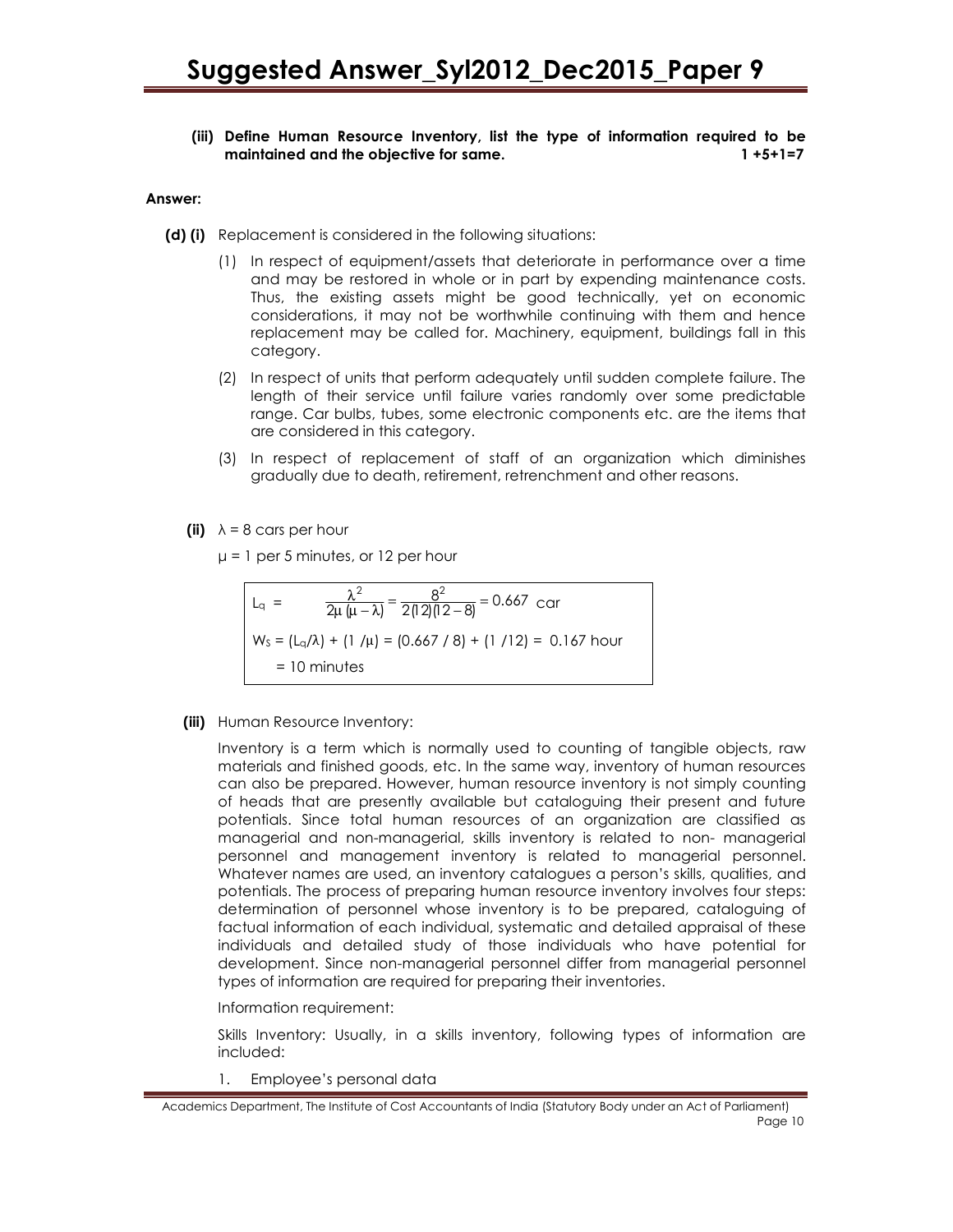# Suggested Answer\_Syl2012\_Dec2015\_Paper 9

- 2. Skills—education, Job experience, training, etc.,
- 3. Special achievements, if any,
- 4. Salary and job history, and
- 5. Potentials of the employee.

Management Inventory: A management inventory includes following information:

- 1. Personal data,
- 2. Work history,
- 3. Strengths and weaknesses,
- 4. Career plan,
- 5. Promotion potentials,
- 6. Number and types of employees managed,
- 7. Total budgets managed, and
- 8. Any special achievements such as acquisition of degrees, papers presented, conferences attended etc.

The information mentioned above is maintained by human resource information systems. However, there should be periodic review and updation of the information.

Objective: Human resource inventory provides information about present and future personnel being available in the organization. Through this inventory, the existing and future gaps in personnel and their abilities can be identified which becomes the basis for suitable managerial actions.

### 3. Answer any two questions: 16×2=32

### (a) (i) Identify the factors contributing to evaluation of proposals from software vendors.

5

- (ii) Write the full form of the terms DBMS and RDBMS. Distinguish between the two terms. List two reputed commercial RDBMS. 1+3+1=5
- (iii) Define Digital Signature and list the duties of Certifying Authority under the Information Technology Act, 2000. <br>3+3=6
- (a) (i) Once the proposals are received from various software vendors for the system, it is the responsibility of the IT In-charge or the committee to select the best product relevant to the requirements / needs of the organization. In order to facilitate the process, following are the factors contributing to evaluation process of software vendors' proposals:
	- (1) Performance Rating of the proposed system in relation to its cost: In this approach, the vendors are provided with the sample data and the task is performed by each vendor. Subsequently representatives of the organization examine the outputs for accuracy, consistency as well as processing efficiency, and thus operational efficiency is judged.
	- (2) Cost Benefits of the proposed system: In this process, the cost benefit analysis is performed in relation to the performance benefits against the Total Cost of Operations.

Academics Department, The Institute of Cost Accountants of India (Statutory Body under an Act of Parliament) Page 11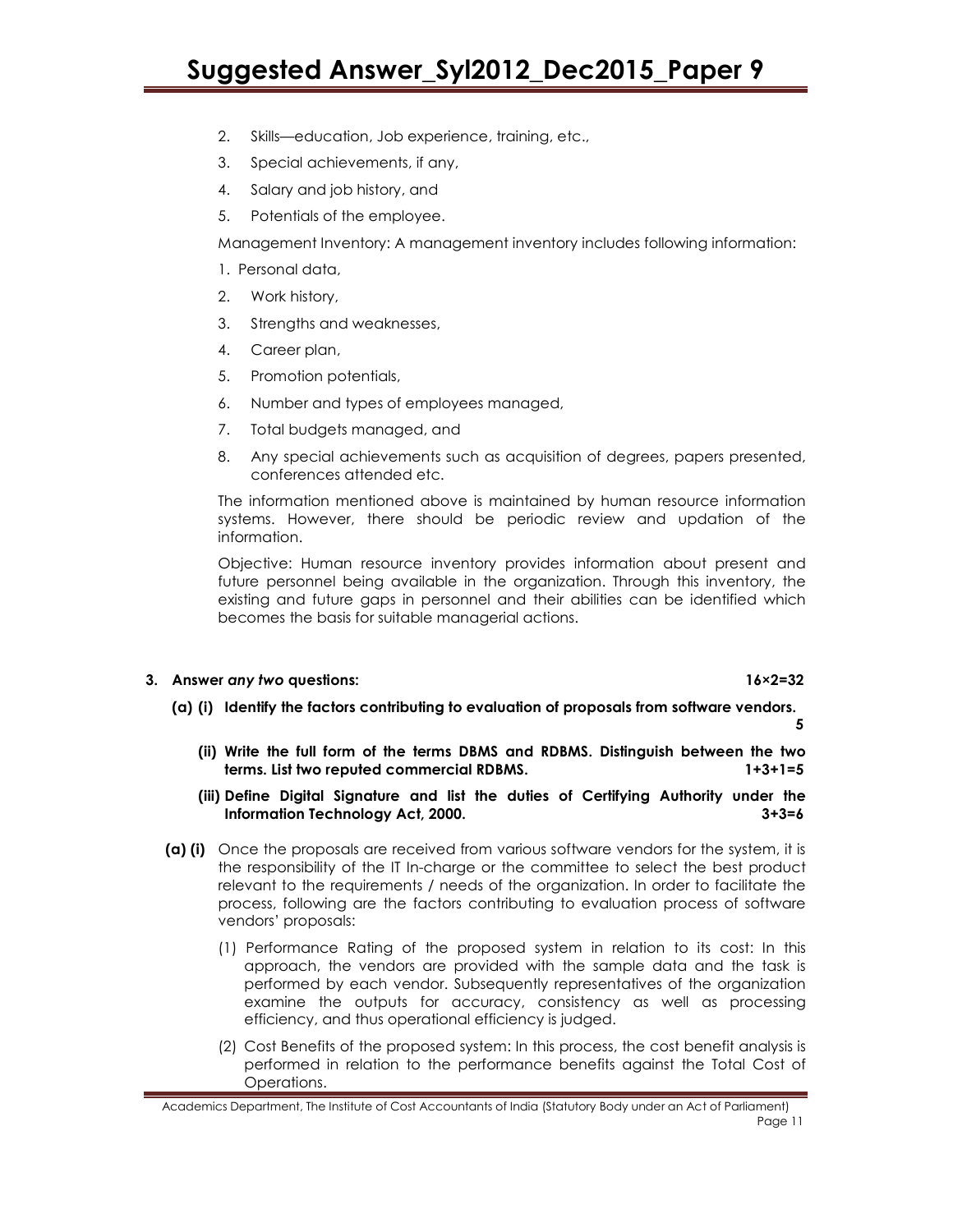- (3) Maintainability of the proposed system: It refers to the flexibility and customization scope inbuilt in the proposed system for effective use in the organization. If the changes occurring due to the statutory requirements, it should be analysed that whether it can be incorporated in the package easily or not.
- (4) Compatibility with Existing Systems: The proposed system has to be operated in integration with other existing systems in the organization so that it forms a part of the Integrated Enterprise System.
- (5) Vendor Support: Support of vendors must be provided at the time of training, implementation, testing and back-up systems.
- (ii) DBMS Data Base Management System

RDBMS - Relational Data Base Management System

Distinction between the two terms:

A DBMS has to be persistent, that is it should be accessible when the program created the data ceases to exist or even the application that created the data restarted. A DBMS also has to provide some uniform methods independent of a specific application for accessing the information that is stored. RDBMS adds the additional condition that the system supports a tabular structure for the data, with enforced relationships between the tables. This excludes the databases that don't support a tabular structure or don't enforce relationships between tables.

The two commercial relational DBMS are ORACLE and Microsoft Access. (There may be others packages also.)

(iii) Digital signature means authentication of any electronic record by a subscriber by means of an electronic method or procedure.

The digital signature is created in two distinct steps. First the electronic record is converted into a message digest by using a mathematical function known as "hash function" which digitally freezes the electronic record thus ensuring the integrity of the content of the intended communication contained in the electronic record. Any tampering of the contents of the electronic record will immediately invalidate the digital signature. Secondly, the identification of the person affixing the digital signature is authenticated through the use of the private key which attaches itself to the message digest and which can be verified by anybody who has the public key corresponding to such private key. This will enable anybody to verify whether the electronic record is retained intact or has been tampered with since it was so fixed with the digital signature. It will also enable a person who has a public key to identify the originator of the message.

Duties of Certifying Authority:

- 1. According to Section 30 of the Information Technology Act, 2000, Certifying Authority shall follow certain procedures in respect of Digital Signatures as given below:
	- Make use of hardware, software and procedures that are secure from intrusion and misuse.
	- Provide a reasonable level of reliability in its services, which are reasonably suited to the performance of intended functions.

Academics Department, The Institute of Cost Accountants of India (Statutory Body under an Act of Parliament) Page 12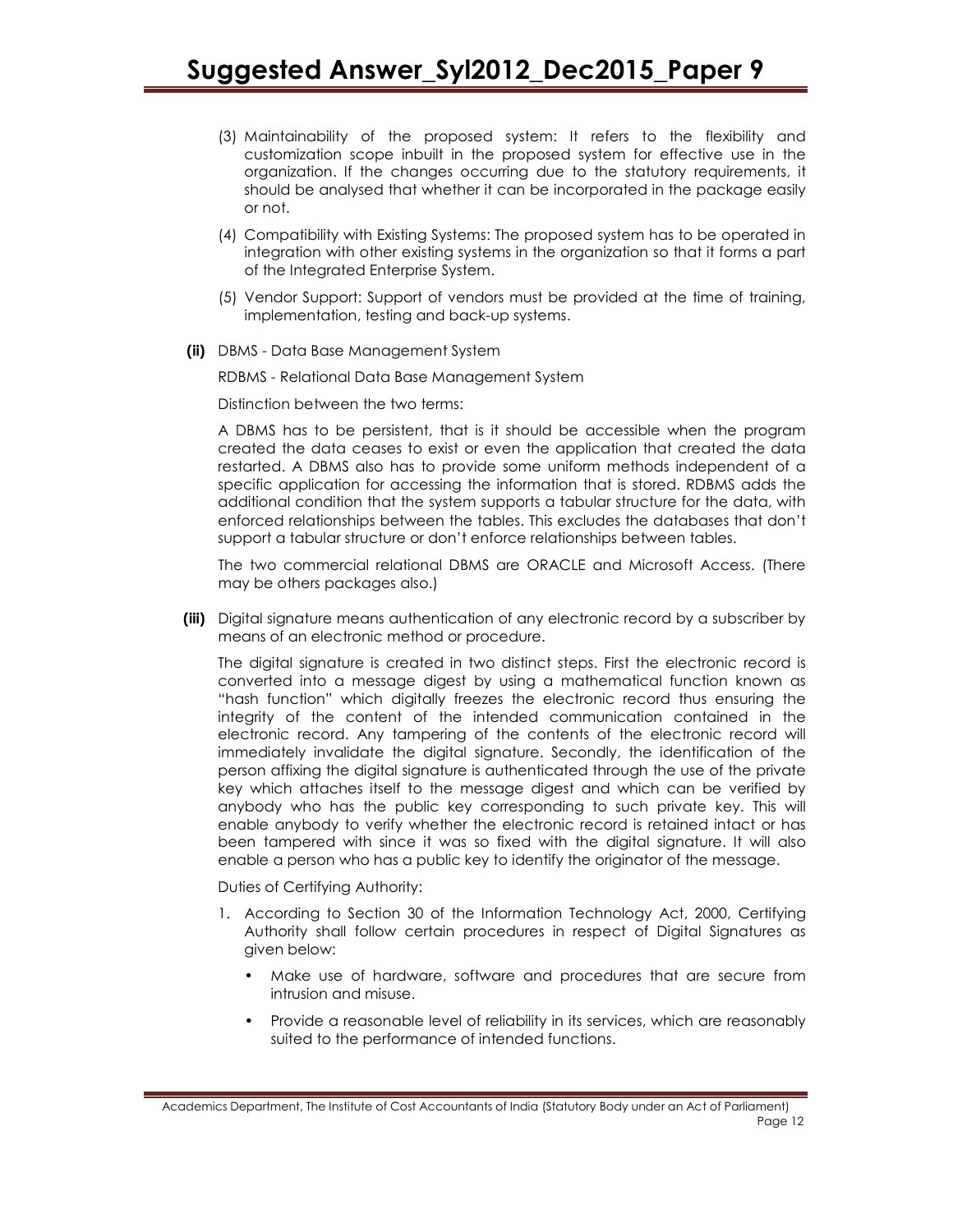- Adhere to security procedures to ensure that the secrecy and privacy of the digital signatures are assured and
- Observe such other standards, as specified by the regulation.
- 2. Every Certifying Authority shall ensure that every person employed by him complies with the provisions of the Act, or rules, regulations or orders made there under.
- 3. A Certifying Authority must display its licence at a conspicuous place of the premises in which it carries on its business. A Certifying Authority whose licence is suspended or revoked shall immediately surrender the licence to the Controller.
- 4. Every Certifying Authority shall display its Digital Signature Certificate, which contains the public key corresponding to the private key used by that Certifying Authority and other relevant facts.
- (b) (i) You are required to submit a brief report to the top management on the following Key Vendors in the ERP market. Write a few introductory lines on each vendor. (A) SAP; (B) Oracle; (C) Infor; (D) Microsoft Dynamics.  $1\frac{1}{2} \times 4 = 6$

| (ii) Explain the role of information system in management. |  |
|------------------------------------------------------------|--|
| (iii) Explain the necessity of restricting access in DBMS. |  |

### Answer:

- (b) (i) Some Key Vendors
	- (A) SAP: They are the largest ERP solution provider with more than 75,000 customers and 12 million users and holding around 30% of market share. The Flagship Solution, R/3 is unmatched for its sophistication and robustness. R/3 software gives an option of around 1000 pre-configured business processes. This solution is available in all major currencies and languages and can be hosted on several Operating Systems and Databases. As mid market option, SAP has brought out, Business All in One, a solution with industry tailored configurations. SAP offering for smaller organization is SAP Business One. SAP offers a hosted solution, namely SAP Business by Design, for organizations lacking IT resources.
	- (B) Oracle: Oracle is next to SAP in ERP market breadth, depth and share. It offers a comprehensive, multilingual and multi currency solution, mostly through its channel partners.. It is the first to implement internet computing model for developing and deploying its product. Oracle also took over various ERP solution providers during 2000 such as People Soft, J.D. Edwards. Retek (retail industry solution), and Siebel (customer relationship management software). It has taken up project Fusion (based on Service Oriented Architecture) to integrate various products, outcome of which is keenly awaited.
	- (C) Infor: Infor is of recent origin and expanded through a number of acquisitions. Its acquisition of SSA global during 2006 made it a forerunner as ERP solution provider. SSA global had two strong product lines, BPCS and BaaN. SSA also made a number of other acquisitions, such as MAPICS, Lily Software Associate and GEAC. SSA is focused on building, buying and integrating best of breed solutions.

Academics Department, The Institute of Cost Accountants of India (Statutory Body under an Act of Parliament) Page 13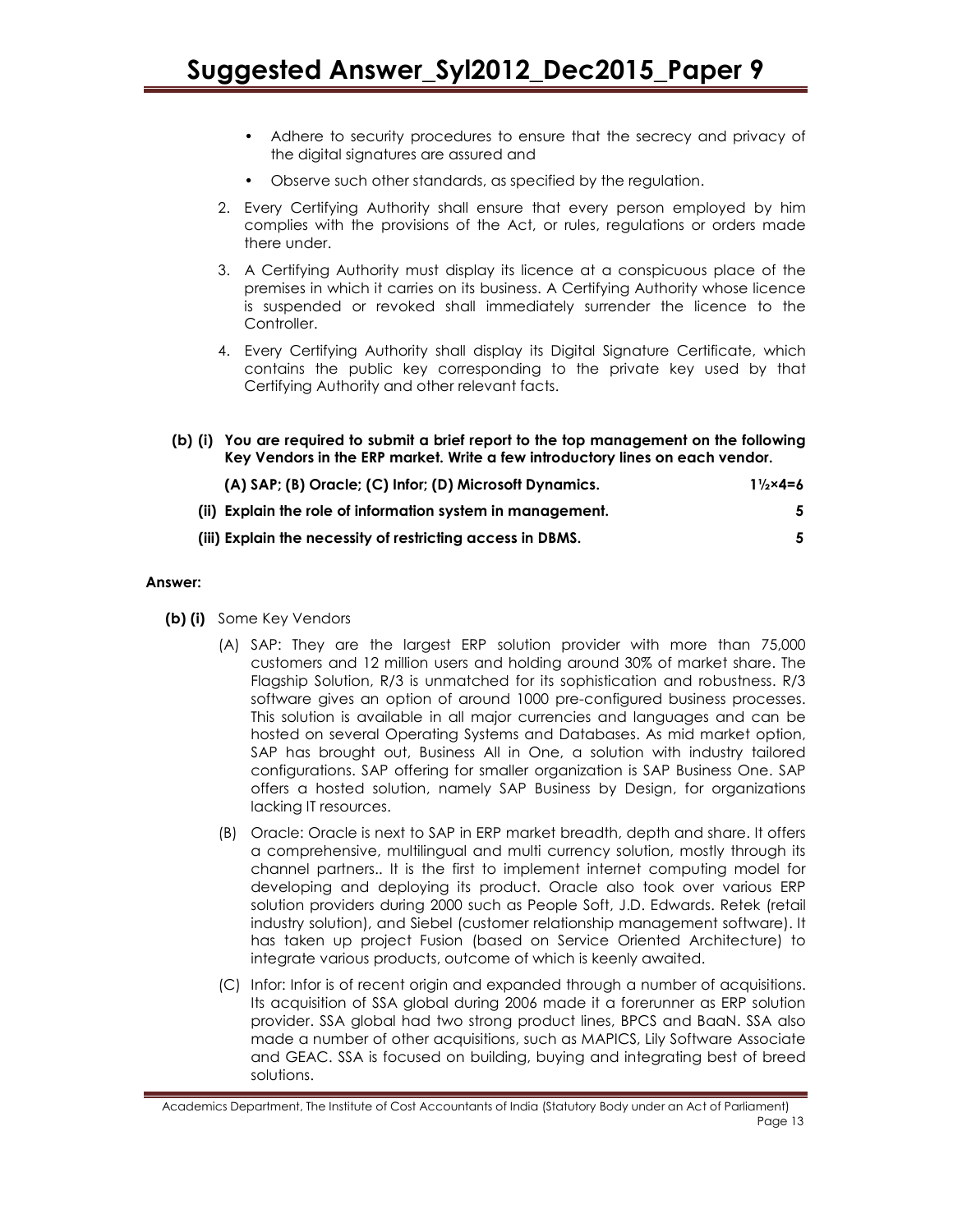(D) Microsoft Dynamics: Microsoft, which did not have an ERP portfolio, started by acquiring a host of ERP products like Navision, Solomon, Great Plain and Axapta. Excepting Axapta, which is strong in manufacturing and suitable for mid-market, other products are meant for smaller organizations.

Microsoft is much dependent on channel partners, not only for sales and consulting but also for add on development. Their solutions are closely integrated with their office suit.

- (ii) An Information System can provide effective information for decision-making and control of some functionalities of an organization. Enterprises use information system to reduce costs, control wastes or generate revenue. Some of important implications of information system in business are as follows:
	- (1) Information system helps managers in effective decision-making to achieve the organizational goal.
	- (2) Innovative ideas for solving critical problems may come out from good Information System.
	- (3) Knowledge gathered through Information System may be utilized by managers in unusual situations.
	- (4) It helps in taking right decision at right time.
	- (5) Based on the well-designed information system, an organization will gain edge in the competitive environment.
- (iii) Restricting Unauthorized Access in DBMS:

When multiple users share a database, it is likely that some users will not be authorized to access all information in the database. For example, financial data is often considered confidential, and hence only authorized persons are allowed to access such data. In addition, some users may be permitted only to retrieve data, whereas others are allowed both to retrieve and to update. Hence, the type of access operation – retrieval or update must also be controlled. Typically users or user groups are given account numbers protected by passwords, which they can used to gain access to the database.

A DBMS should provide a security and authorization subsystem, which the DBA uses to create accounts and to specify account restrictions. The DBMS should then enforce these restrictions automatically.

Notice that we can apply similar controls to the DBMS software. For example, only the DBA's staff may be allowed to use certain privileged software, such as the software for creating new accounts. Similarly, parametric users may be allowed to access the database only through the canned transactions developed for their use.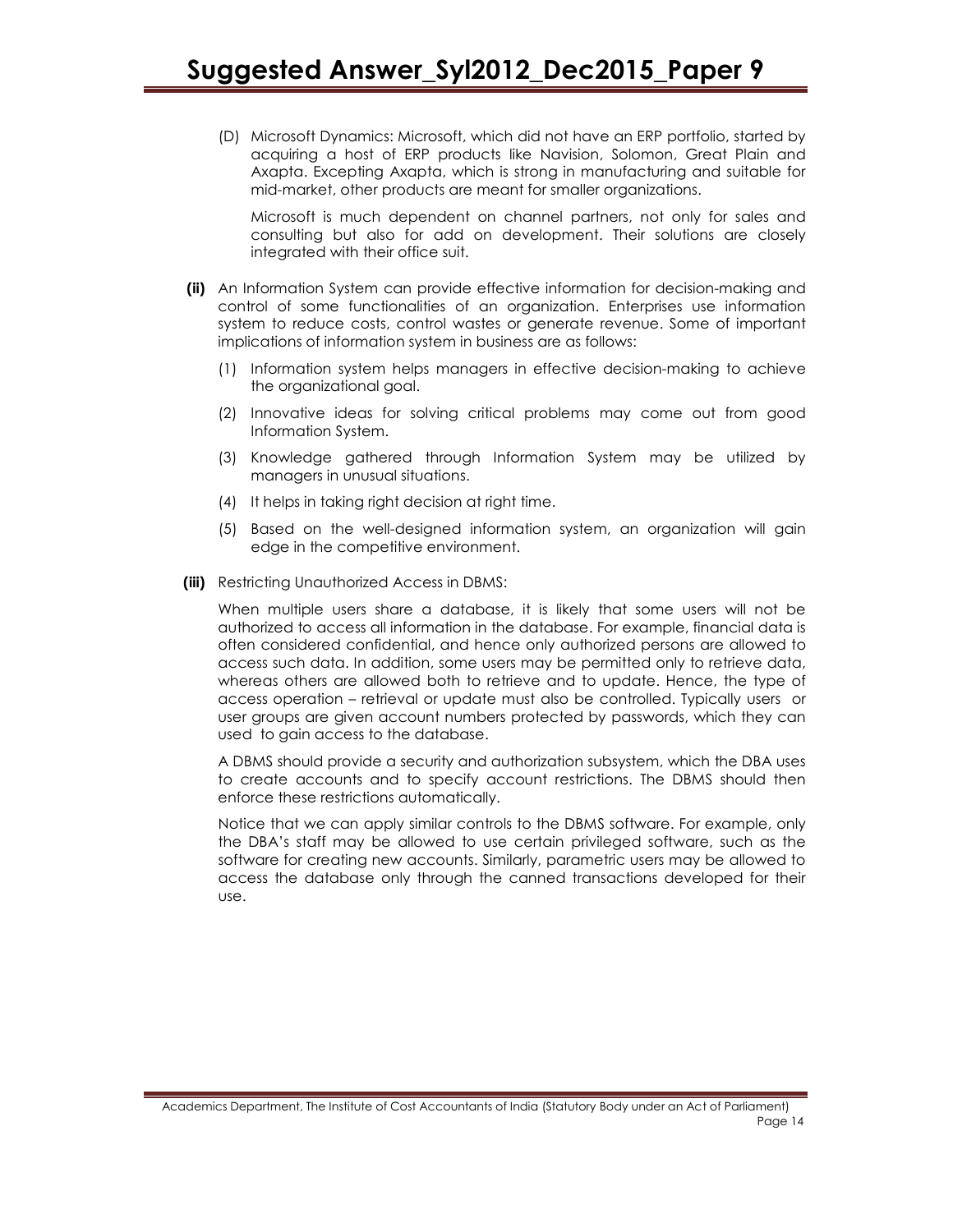# Suggested Answer\_Syl2012\_Dec2015\_Paper 9

| (1)        | (2)                            | (3)                             |
|------------|--------------------------------|---------------------------------|
| Level of   | Nature of Information          | <b>Types of Report Contents</b> |
| management |                                |                                 |
| Top        | <b>Strategic information</b>   |                                 |
| Middle     | <b>Control information</b>     |                                 |
| Operating  | <b>Supervisory information</b> |                                 |

(c) (i) List the various types of Report Contents in Col. (3) of the following Table. 6

| (ii) State the characteristics of an information system. |  |
|----------------------------------------------------------|--|
|----------------------------------------------------------|--|

(iii) From the following two relations of X and Y, find X ∩ Y 44

|          | <b>RELATION X</b>  |                |          | <b>RELATION Y</b>  |                |
|----------|--------------------|----------------|----------|--------------------|----------------|
| ROLL NO. | <b>NAME</b>        | RES.           | ROLL NO. | <b>NAME</b>        | RES.           |
| 137      | A. KHANNA          | <b>DELHI</b>   | 137      | A. KHANNA          | <b>DELHI</b>   |
| 491      | <b>B.ROY</b>       | <b>KOLKATA</b> | 491      | <b>B.ROY</b>       | <b>KOLKATA</b> |
| 537      | A. DESAI           | <b>PATNA</b>   | 511      | S. RANA            | <b>BOMBAY</b>  |
| 666      | <b>D. KRISHNAN</b> | <b>KANPUR</b>  | 666      | <b>D. KRISHNAN</b> | <b>KANPUR</b>  |
| 799      | <b>B. RAMAN</b>    | <b>KOLKATA</b> | 850      | A. SEN             | <b>BOMBAY</b>  |

#### Answer:

(c) (i) Contents of Reports based on level of management:

|            |                         | 3)                                                                                                                    |
|------------|-------------------------|-----------------------------------------------------------------------------------------------------------------------|
| Level of   | Nature of Information   | Types of Report Contents                                                                                              |
| management |                         |                                                                                                                       |
| Top        | Strategic information   | Summary results<br>Comparative figures<br>Possible analytical<br>presentation<br>Guideline for alternative<br>options |
| Middle     | Control information     | • Actual performance<br>summary and variance<br>analysis<br>Reports on exceptions                                     |
| Operating  | Supervisory information | Detailed reports<br>Operational results<br>Maintenance Report                                                         |

- (ii) The following are the general characteristics of an Information system :
	- (1) Specific objective: The information system should have some specific objective. An Information System in highly scientific research centre will have an objective to accumulate data from different activities, display of some information instantly for controlling activities and so on. In a business environment, the objective will be sharing information from different functional areas and smooth flow of information for management decision making.